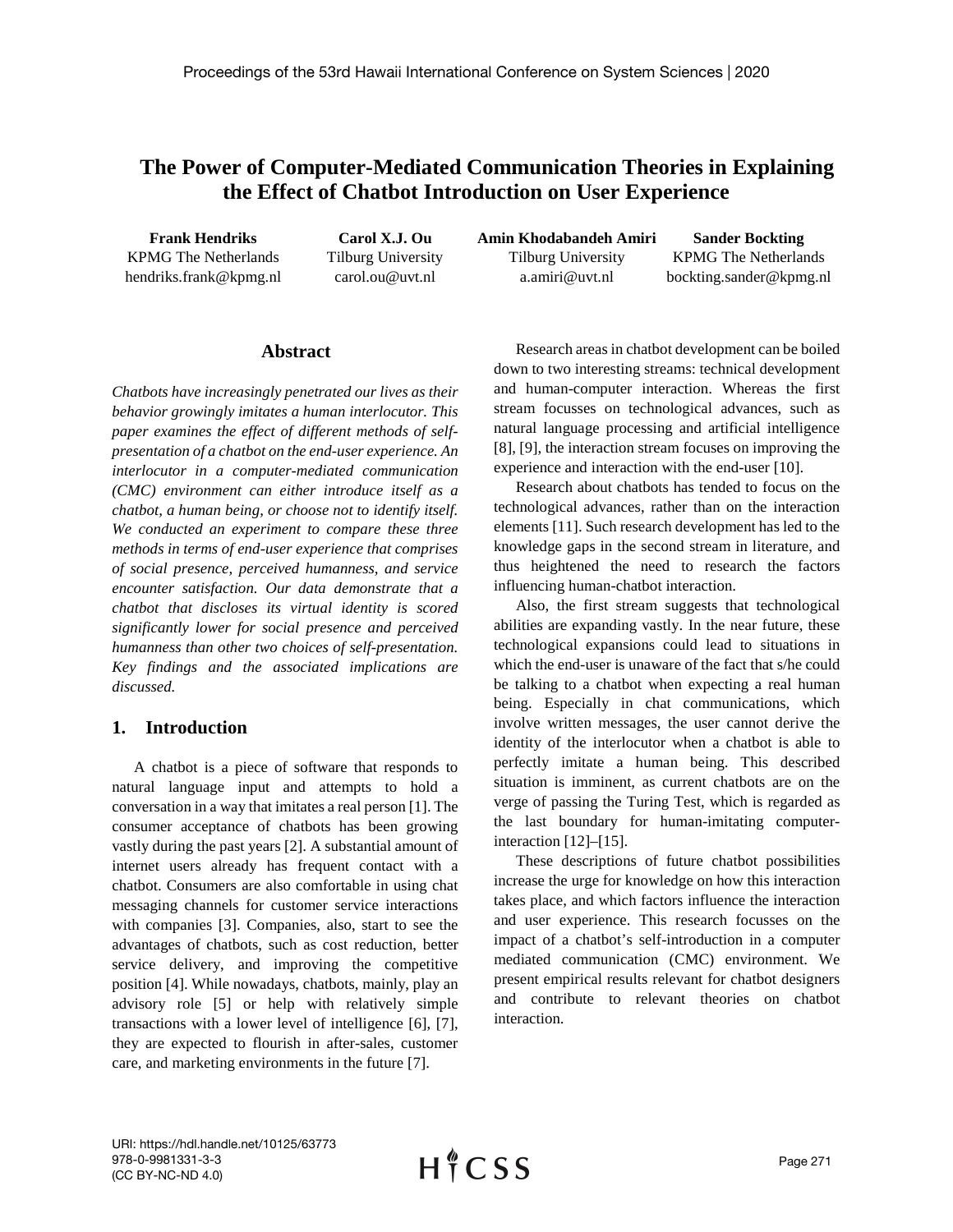# **2. Literature Background**

Users, unconsciously, apply the social norms and cues from social interaction to computer interaction [16]–[18]. The CMC theories, including the media richness theory [19] and reduced social cues approach [20], have successfully extended the implication of social norms and cues into the computer mediated environment. Chatbots work in an environment of computer and function based on algorithms. In this study, we attempt to examine whether chatbot studies can leverage current theories of social and communicational studies to explain how end-users perceive chatbots.

Particularly, CMC theories can be useful for our study context of online communication. CMC theories address communication between humans via a digital communication channel where the communication is mediated by computer software [21]. These theories suggest that digital communication channels have 'social bandwidth' that limits the amount of social cues and complexity that can be transferred in messages [22]. Therefore, non-verbal social cues, such as body language or vocal tone, are only conveyed to a limited extent.

This view drastically impacts chat conversations in comparison to normal conversations, as the reduction of social cues allows selective conveyance of specific social cues, such as a self-introduction.

# **3. Chatbot Interaction**

Various aspects of chatbot interaction have been studied in the literature. An overview of research into these factors show that several aspects affect user experience, some in a counterintuitive manner. For instance, the level of friendliness, expertise [23] and tone-awareness of the chatbot [24] do contribute to the user-satisfaction in a way that was intuitively expected. However, a longer delay in message delivery impacts the user satisfaction in a positive way, which contrasts the main reasons for using a chatbot, that is faster and more efficient conversation [25].

Several studies have also addressed human likeness of chatbots. Neuroscience research shows that a more human-alike chatbot is perceived more competent [26]. Another study demonstrates that people perceive a dynamic chatbot to be more engaging and human-alike [27]. Human likeness is furthermore reflected in research towards trust in chatbots. Speech as expression

gave a higher willingness to share personal information with machines [28]. However, trust in information that comes from a chatbot is treated in a different way, and end-users have high expectations from answers provided by chatbots [29]. Moreover, the visual depiction of typefaces influences the *perceived humanness* as well. A machine-like typeface makes the end-user perceive a chatbot as more machine-alike, but on the contrary, a handwriting mimicking typeface does not yield a higher *perceived humanness* [30].

Additionally, factors concerning the visual representation of chatbots have also been examined. The agency of a chatbot can have various appearances, represented in hierarchical levels. These different levels vary from chatbots with a profile picture, to chatbots with a virtual character [31]. Chatbots with a virtual character yield higher feelings of *social presence* with the end-user due to a higher number of social cues exchanged.

## **4. Theoretical Framework**

# **4.1. Self-introduction in a Social Context**

Self-introduction is a vital social norm in human communications and significantly influences the experience of the interlocutor. For example, a proper welcome to a social context positively influences engagement in social situations [32]. Nevertheless, no empirical research has been conducted that explains the effect of self-introduction of a virtual chatbot agent. It is however seen that if chatbots show similar anthropomorphistic traits a higher self-disclosure by the human interlocutor is provoked [33].

The social information processing theory [34] describes the process of building relationships via CMC. This theory claims that relationship building via CMC is arduous due to the limited 'social bandwidth' CMC communication offers. The limited bandwidth negatively affects the transfer of social cues and only permits a restricted expression of the complexity in messages [35].

Nevertheless, the social information processing theory argues that relationship building is possible if two restrictions are considered: the fact that extra time is needed, and that all social cues are transformed into written cues. In other words, what is not conveyed through body language and other non-verbal signs is conveyed in a written way [20].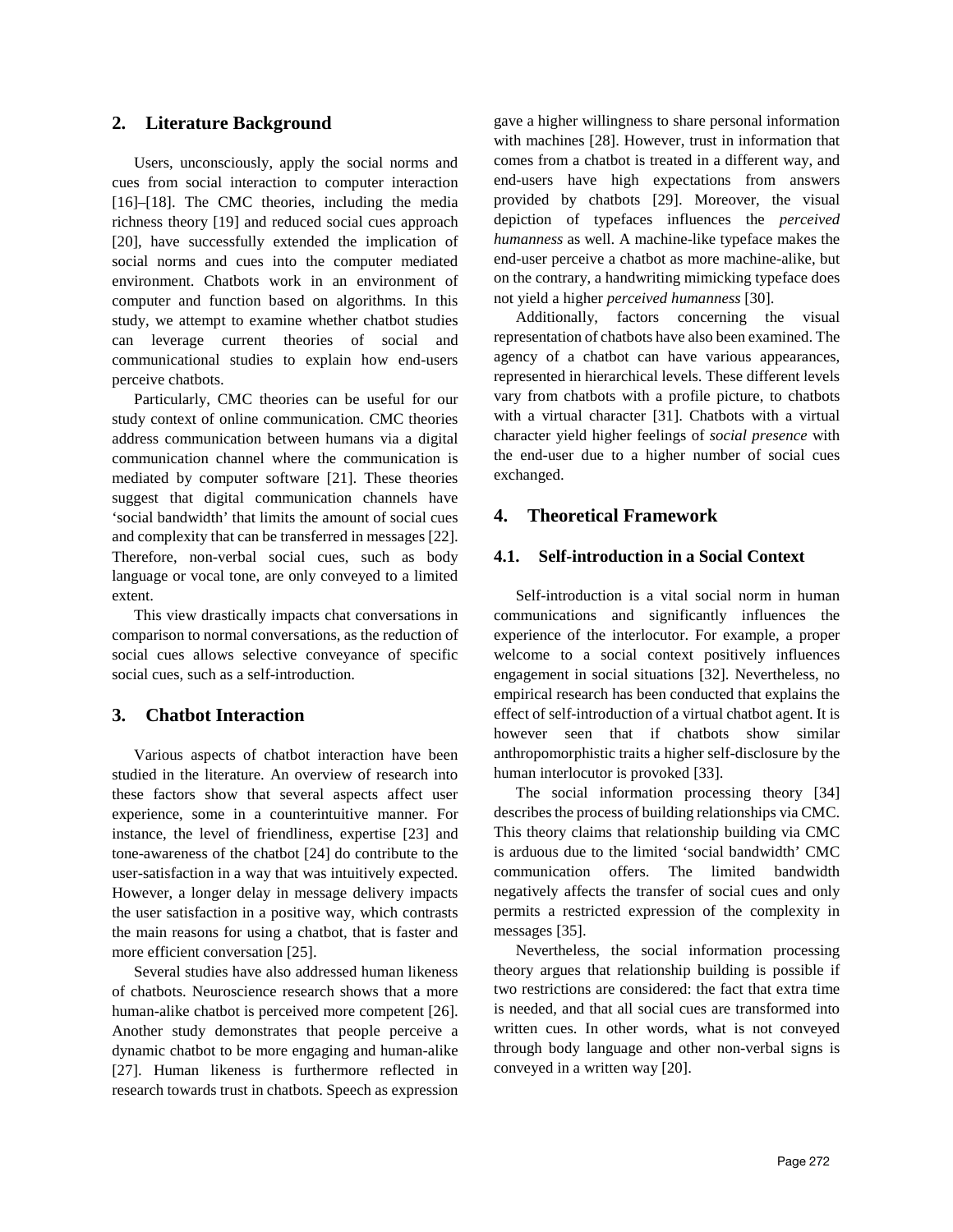The change to written cues instead of non-verbal cues opens the opportunity for *selective selfpresentation* that allows making a controlled impression by managing the social cues shared with a interlocutor [19]. *Selective self-presentation* can occur in two ways: a proactive approach, where the interlocutor clearly states its identity, or a neutral approach, which keeps the identity enclosed.

Manipulation in *selective self-presentation* influences the course of the conversation, because it directly affects the amount and essence of the exchanged social cues. It can accelerate or slow down relationship building.

The effect various social cues have in CMC communication are reflected by the construct's *social presence*, *perceived humanness*, and *service encounter satisfaction*. These constructs provide measures to assess the impact of *selective self-presentation* on enduser experience, as defined in Table 1 and further explained below.

# **4.2. Social presence**

*Social presence* pertains to the degree to which a person is perceived as a 'real person' in CMC [36]. *Social presence* is mainly expressed in terms of human warmth, personalness, sociability and human sensitivity, as experienced by the interlocutor. These are highly influenced by the method of communication. For example, video communication has a higher degree of *social presence* than audio communication. *Social presence* is also influenced by the persons or machines involved in the communication [37]–[39].

If a chatbot introduces itself as a chatbot, as is the case with proactive self-presentation, the user will know the real identity of the interlocutor as the chatbot. As a result, a lower level of intimacy or warmth will be experienced by the user as knowing that him/herself is talking to a chatbot instead of a real person for the interaction. Such less amount of 'real person' perception in computer-mediated communication [22] will result to the feeling of less *social presence*. Therefore,

|  | <b>Selective self-presentation</b> [34]                                                                                                                                                                     |  |  |  |  |  |  |
|--|-------------------------------------------------------------------------------------------------------------------------------------------------------------------------------------------------------------|--|--|--|--|--|--|
|  | Definition: The way the interlocutor presents itself in computer-mediated communication.<br>Manipulation: either as "introduction as a chatbot", "no introduction at all", or "introduction as human being" |  |  |  |  |  |  |
|  |                                                                                                                                                                                                             |  |  |  |  |  |  |
|  | <b>Social presence</b> [25], [36], [38], [40]                                                                                                                                                               |  |  |  |  |  |  |
|  | Definition: The degree to which an interlocutor is perceived as a 'real person' in computer-mediated                                                                                                        |  |  |  |  |  |  |
|  | communication. Scale: 7-point Likert scale ranging from "strongly disagree" to "strongly agree". Items:                                                                                                     |  |  |  |  |  |  |
|  | I felt a sense of human contact with the interlocutor.                                                                                                                                                      |  |  |  |  |  |  |
|  | I felt a sense of personalness with the interlocutor.                                                                                                                                                       |  |  |  |  |  |  |
|  | I felt a sense of sociability with the interlocutor.                                                                                                                                                        |  |  |  |  |  |  |
|  | I felt a sense of human warmth with the interlocutor.                                                                                                                                                       |  |  |  |  |  |  |
|  | I felt a sense of human sensitivity with the interlocutor. .                                                                                                                                                |  |  |  |  |  |  |
|  | <b>Perceived humanness</b> [22], [25], [27], [41], [42]                                                                                                                                                     |  |  |  |  |  |  |
|  | Definition: The degree to which somebody or something is perceived as a human being. Items: I found my                                                                                                      |  |  |  |  |  |  |
|  | interlocutor  Scale: 7-point semantic differential scale from:                                                                                                                                              |  |  |  |  |  |  |
|  | extremely inhuman-like - extremely human-like                                                                                                                                                               |  |  |  |  |  |  |
|  | extremely unskilled - extremely skilled                                                                                                                                                                     |  |  |  |  |  |  |
|  | extremely unthoughtful - extremely thoughtful                                                                                                                                                               |  |  |  |  |  |  |
|  | extremely impolite - extremely polite                                                                                                                                                                       |  |  |  |  |  |  |
|  | extremely unresponsive - extremely responsive                                                                                                                                                               |  |  |  |  |  |  |
|  | extremely unengaging - extremely engaging                                                                                                                                                                   |  |  |  |  |  |  |
|  | Service encounter satisfaction [23], [25], [43]-[46]                                                                                                                                                        |  |  |  |  |  |  |
|  | Definition: The degree to which the respondent is satisfied with the overall customer-care conversation. Scale: 7-                                                                                          |  |  |  |  |  |  |
|  | point Likert scale from "extremely dissatisfied" to "extremely satisfied." Items:                                                                                                                           |  |  |  |  |  |  |
|  | How satisfied are you with the interlocutor's advice?                                                                                                                                                       |  |  |  |  |  |  |
|  | How satisfied are you with the way the interlocutor treated you?                                                                                                                                            |  |  |  |  |  |  |
|  | How satisfied are you with the overall interaction with the interlocutor?                                                                                                                                   |  |  |  |  |  |  |

Table 1: Construct definitions and measures.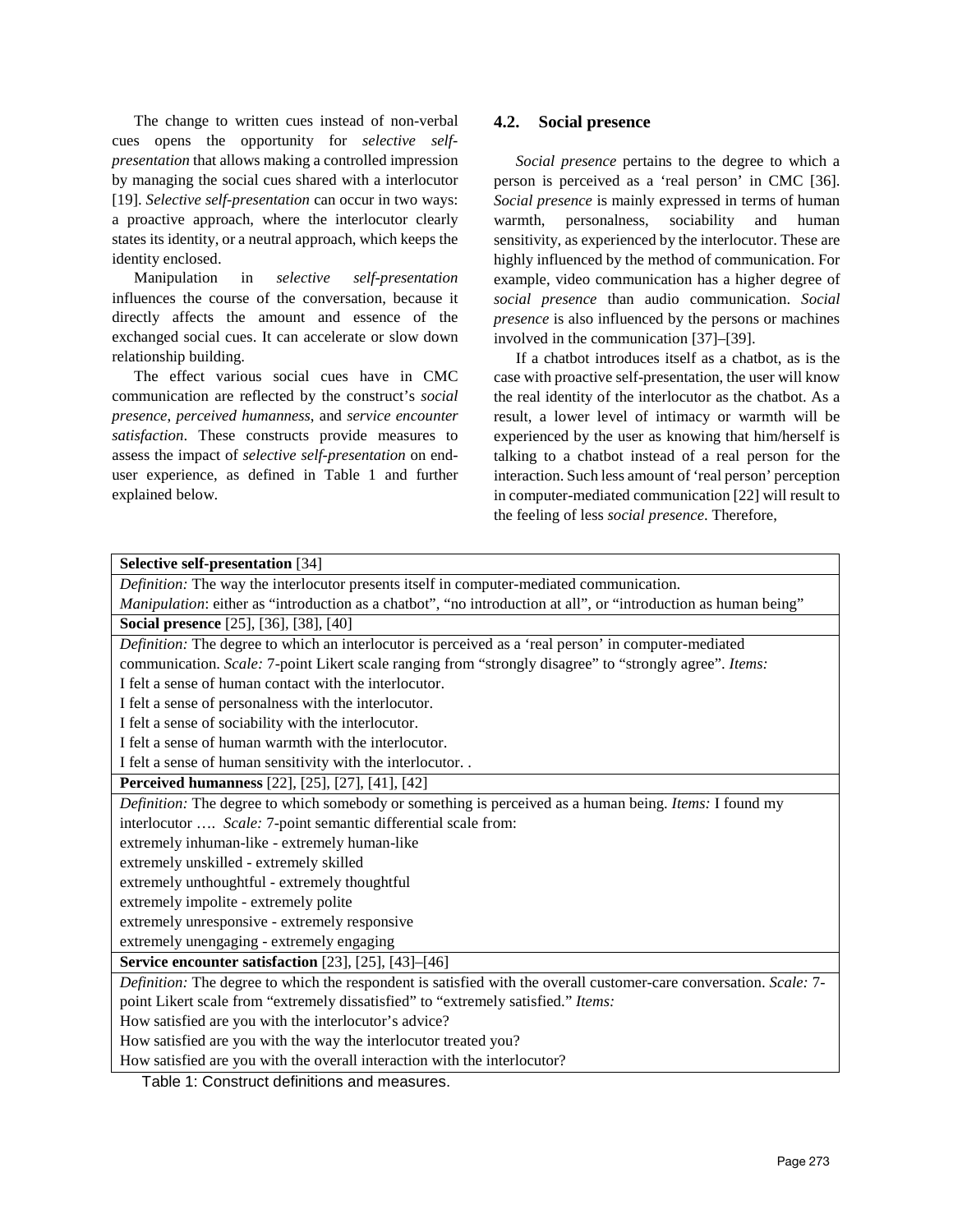**H1:** A chatbot with a self-presentation as a chatbot will yield a lower experienced *social presence* than a chatbot with a neutral-self presentation.

#### **4.3. Perceived humanness**

*Perceived humanness* is defined as the degree to which somebody or something is being experienced as a human being. It originates in the three-factor theory of anthropomorphism that defines humanness in terms of thoughtfulness, politeness and responsiveness of the interlocutor [41], [47]. Revealing the identity as a chatbot make interlocutors believe that they experience an artificial thoughtfulness, more automatic and less politeness and caring for the interlocutor. Hence, interlocutors experience lower level of humanity. Therefore,

**H2:** A chatbot with a self-presentation as a chatbot will yield a lower experienced *perceived humanness* than a chatbot with a neutral self-presentation.

#### **4.4. Service Encounter Satisfaction**

*Service encounter satisfaction* is related to measuring and understanding customer satisfaction of the service [44]. It is based on the comparison of expectations prior to the encounter and perceived evaluations after the encounter [48]. This satisfaction is influenced by the interaction that takes place during the service [43]. Knowing the service provider can allocate an employee instead of a chatbot to handle the service can arguably lead to a higher satisfaction with the service provided as that can accommodate for a better experienced and tailored interaction [49]. In this light, self-presentation of a chatbot in a CMC communication will lead to a lower level of satisfaction. Therefore,

**H3:** A chatbot with a self-presentation as a chatbot will yield a lower experienced *service encounter satisfaction* than a chatbot with a neutral selfpresentation.

## **5. Methodology**

This research has employed an experimental survey methodology approach making use of vignette research style [50], [51]. Participants were randomly assigned to three research groups and were exposed to web care chatbots with different introductions. The dependent

variables, i.e., *social presence, perceived humanness*, and *service encounter satisfaction* were operationalized in line with their established literature (see Table 1).

The introduction message was manipulated based on the different levels of *selective self-presentation* ranging from neutral to identity revealing. Conditions involved a chatbot introducing itself as a chatbot (identity revealing self-presentation), a chatbot not introducing itself (neutral self-presentation), and a human introducing itself as a human (identity revealing self-presentation). The baseline in this experiment was an identity revealing chatbot.

According to these conditions, three different vignettes were produced. These vignettes were in the form of a video and showed excerpts of a chatbot conversation in an imaginary customer care setting. Participants were to act as if the conversations were of their own and that they were the ones chatting with the chatbot. Participants have bought a product online and wish to return it. During the chat, participants show such an intent and the interlocutor helps the participants with their wishes. The interlocutor does so by enumerating the criteria for a valid product return – the return terms and relevant instructions – and eventually assists the customers to take the right action.

A vignette style was chosen over a real chatbot interaction by the participants, in order to overcome several confounding factors and to ensure the research's robustness. Using vignettes, the manipulation could be closely monitored and adjusted, while being able to keep it the same for all experiment groups [52]. Vignettes proved to be a useful way to implement a near-perfect human-imitating chatbot as participants could not derive information about the identity of the interlocutor from anything besides the introduction. Therefore, the vignettes design created a higher degree of control for our experiment as opposed to involving subjects in actually using the chatbot. In order to obtain the true understanding of self-introduction and ruling out other potential confounding effects of using the chatbot, in this study, a vignette design was chosen for our experiment.

In the pre-test, 19 participants were randomly assigned to three groups. Each group of participants received an introduction message from their interlocutor in a video according to the experiment group the participant was in (see table 2). After that introduction message, same set of interactions were displayed to all groups. In total, 6 messages were received by a participant, and 5 messages were sent on behalf of the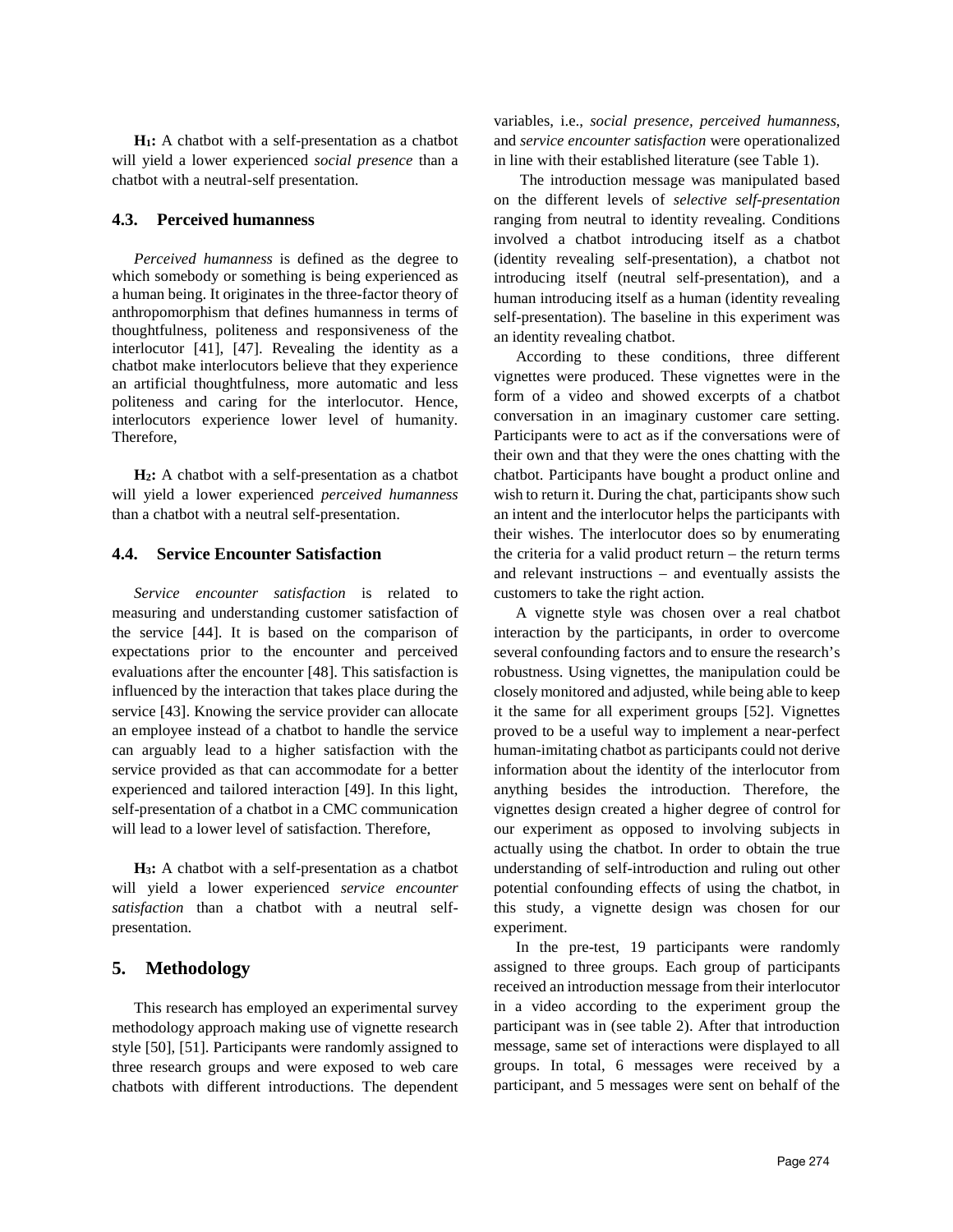participant in the video (please see Figure 1). The video lasted for 45 seconds, and time between messages was held the same for each condition and was based on the length of the message.

After the video, we ask participants to indicate the interlocutor's identity based on what they saw on the screen (1=chatbot, 2=no indication, and 3=human being). Their answers (i.e., 1, 2, and 3) were taken as the categorical outcome of our manipulation check. We checked the mean differences between the manipulated values - the interlocutor's identity - using ANOVA. The ANOVA results indicate the significant difference of the three groups  $(p<0.001)$  in the way that participants can clearly indicate their interlocutors' identity according to the group they were in. That means the self-presentation is effectively manipulated. As a result, the manipulation was successful. The self-presentation can be used as the IV for the formal experience and for further analyses later on.

| Condition $1$ – Chatbot Revealing                    |  |  |  |  |  |  |  |
|------------------------------------------------------|--|--|--|--|--|--|--|
| Hello, you are talking with a customer care chatbot. |  |  |  |  |  |  |  |
| How can I help you?                                  |  |  |  |  |  |  |  |
| Condition 2 – Chatbot Neutral                        |  |  |  |  |  |  |  |
| Hello, how can I help you?                           |  |  |  |  |  |  |  |
| Condition $3$ – Human Being                          |  |  |  |  |  |  |  |
| Hello, you are talking with a customer care          |  |  |  |  |  |  |  |
| employee. How can I help you?                        |  |  |  |  |  |  |  |
| Table 2: Intro messages per condition.               |  |  |  |  |  |  |  |

# **6. Data Collection and Analysis**

The formal experiment and the survey were operationalized in a Dutch company in which chatbots are designed. The current study was part of the chatbot projects of that company. In total, 159 useable survey responses were collected via business contacts to whom have a high probability of getting in touch with a chatbot. The sample size ensures a 0.99 power to detect an effect size of 0.5 on a Likert scale that is equal to the medium effect size [53]. The main experiment follows the procedures used in the pre-test and uses the same settings.



Do you have any other questions?

Figure 1: Screenshot of the vignette shown to the participant. This screenshot shows part of the conversation of condition 1.

| Conditions                                                                | $\boldsymbol{n}$ | Social presence           |                 | Perceived humanness       |           | SES <sup>1</sup>          |           |  |
|---------------------------------------------------------------------------|------------------|---------------------------|-----------------|---------------------------|-----------|---------------------------|-----------|--|
|                                                                           |                  | Cronbach's Alpha = $.906$ |                 | Cronbach's Alpha = $.750$ |           | Cronbach's Alpha = $.886$ |           |  |
|                                                                           |                  | Mean                      | SD <sup>2</sup> | Mean                      | <b>SD</b> | Mean                      | <b>SD</b> |  |
| <b>Chatbot Revealing</b>                                                  | 54               | 4.3185                    | 1.3199          | 4.4938                    | .5475     | 6.0432                    | 1.1438    |  |
| <b>Chatbot Neutral</b>                                                    | 52               | 5.1115                    | 1.1282          | 4.7532                    | .7723     | 6.3846                    | 1.2755    |  |
| Human Being                                                               | 53               | 5.1434                    | 1.3199          | 6.1572                    | .7044     | 6.1572                    | 1.1067    |  |
| <b>Test Statistics</b>                                                    |                  | p < .000                  |                 | $p = .033$                |           | $p = .319$                |           |  |
| Hypothesis                                                                |                  | $H_1$ Supported           |                 | $H_2$ Supported           |           | $H_3$ Not significant     |           |  |
| SES: Service encounter satisfaction. <sup>2</sup> SD: Standard Deviation. |                  |                           |                 |                           |           |                           |           |  |

Table 3: Descriptive results and test statistics.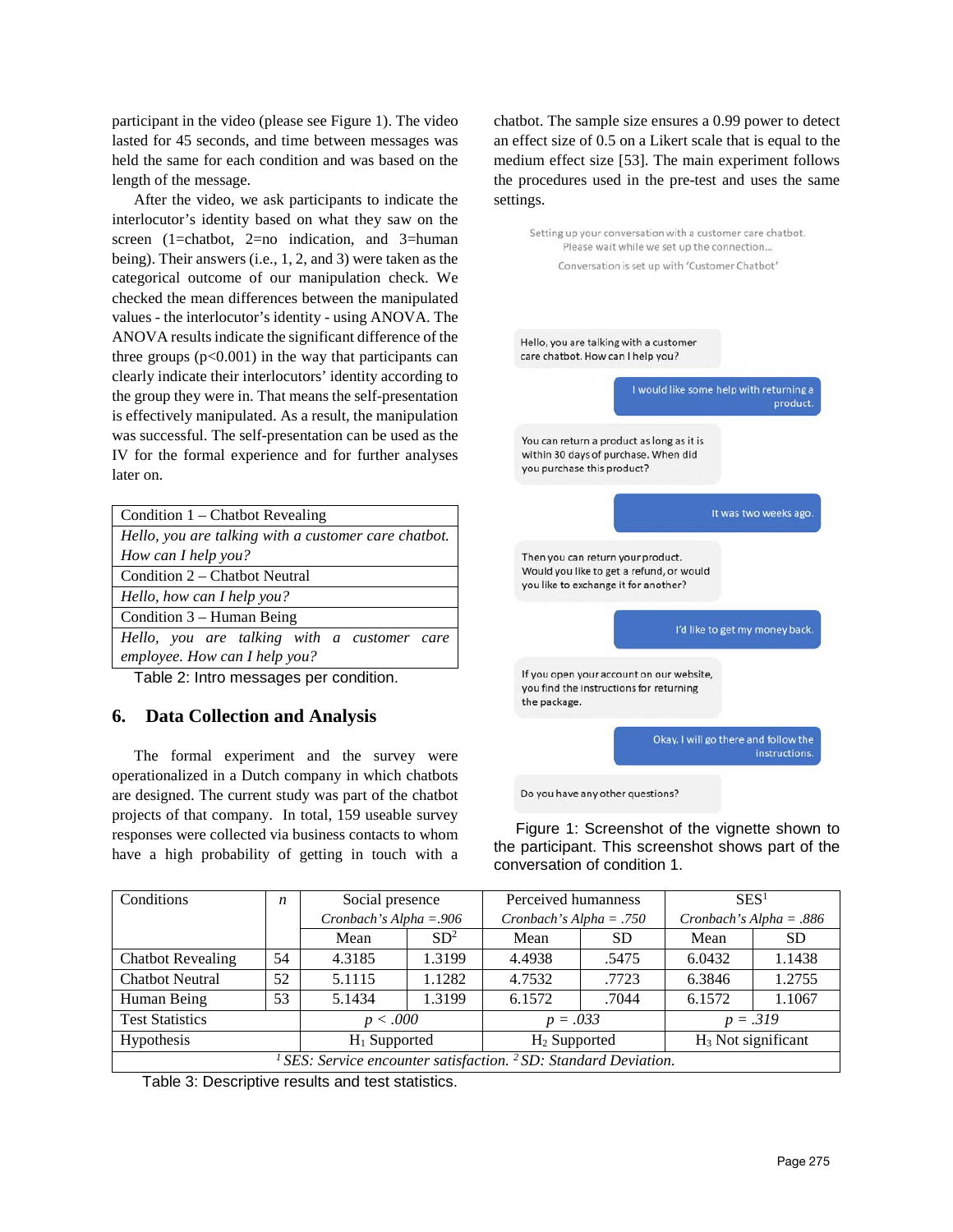The entire experiment was then followed by the same manipulation check as in the pre-test. The manipulation checks  $(ANOVA, p=0.000)$  indicate the experiment results can be used for the main analyses.

Specifically, a one-way analysis of variance (ANOVA) was conducted on the influence of selfpresentation on the dependent variables (see Table 3). Significant effects of self-presentation on *social presence* [F(2,156) = 8.383,  $p = 0.000$ ] and *perceived humanness*  $[F(2,156) = 3.500, p = 0.033]$  are observed for the three types of self-introduction supporting the first two hypotheses. The effect of self-introduction on *service encounter satisfaction* was not significant  $[F(2,156) = 1.151, p = 0.319]$ . An independent-samples t-test was also conducted to compare the dependent variables between a chatbot with a self-presentation as a chatbot (chatbot revealing) and a chatbot with a neutralself presentation (chatbot neutral). Similarly, the differences in *social presence*  $[t(104) = 3.70, p = 0.000,$ mean difference = 0.79] and *perceived humanness*  $[t(104) = 2.00, p = 0.048, \text{ mean difference} = 0.26]$  were significant supporting the hypotheses. Again, the t-test indicates no significant effect of self-introduction on *service encounter satisfaction*  $[t(104) = 1.45, p = 0.90,$ mean difference  $= 0.34$ .

Considering the non-significant effect of selfintroduction on *service encounter satisfaction*, we conduct a post-hoc robustness check. In a regression analysis, we treated *Service Encounter Satisfaction* as a dependent variable and *Social presence* and *Perceived humanness* as the independent variables. Results show a significant predictive power of *social presence* (b=0.424 p<0.001) and *perceived humanness* (0.557, p<0.001), with the total variance explained to *service encounter satisfaction* of 35,3%.

Therefore, while self-presentation has a significant effect on user experience in general, but our data supports the opposite of H1 and H2. That means the empirical data suggest the experiment subjects consider neutral-introducing chatbots more human and socially present than identity-revealing ones. We discuss the implications of such findings below.

# **7. Implications for Research and Practice**

This paper contributes to the literature of CMC theories. More importantly, this study extends the findings of CMC theories in the context of chatbot. The paper demonstrates a clear difference between the effects of various social cues on the interlocutors'

experience of a conversation by a chatbot. In other words, our empirical results show that revealing the true identity of a chatbot does not equal to a human being's self-presentation. Even if the conversations contain the same thoughtful, polite, and responsive answers, interlocutor's self-presentation can make users' perception and evaluation of the process completely different. If the current variables, i.e., *social presence*, humanness and satisfaction, are considered as a proxy of the overall user experience, our study indicates that participants still prefer talking to a real employee instead of a chatbot. Hence, the application of CMC theories for human-chatbot interactions need to be interpreted with care.

## **8. Future Research and Conclusion**

This study has been primarily concerned with the impacts of a chatbot's introduction on user experience. The study demonstrates that self-identification as a chatbot results in lower perceived *social presence* and *perceived humanness*. However, the study applied a vignette experiment design instead of using a real chatbot conversation to obtain a higher degree of control. Engaging users with a real chatbot and examine the entire user journey can be the next step of this study. With the availability of chatbot platforms such as Google DialogFlow and Microsoft Bot framework, future studies can expand the CMC theories to explain the interaction between chatbots and end-users and shed more light on the human-chatbot interaction.

# **9. Bibliography**

- [1] K. Reshmi, S., & Balakrishnan, "Implementation of an Inquisitive Chatbot for Database Supported Knowledge Bases," *sādhanā*, vol. 41, no. 10, pp. 1173–1178, 2016.
- [2] Gartner Executive, "Mastering the New Business Executive Job of the CIO," 2017.
- [3] Aspect, "2016 Aspect Consumer Experience Index," *Asp. Consum. Exp. Index*, pp. 1–17, 2016.
- [4] R. Scheepers, M. C. Lacity, and L. P. Willcocks, "Cognitive Automation as Part of Deakin University's Digital Strategy," *MIS Q. Exec.*, vol. 17, no. 2, pp. 89–107, 2018.
- [5] PwC Digital Services, "Bot.Me: A Revolutionary Partnership," 2017.
- [6] M. Robinson, J. Gray, A. Cowley, and R. Tan, "Adopting the Power of Conversational UX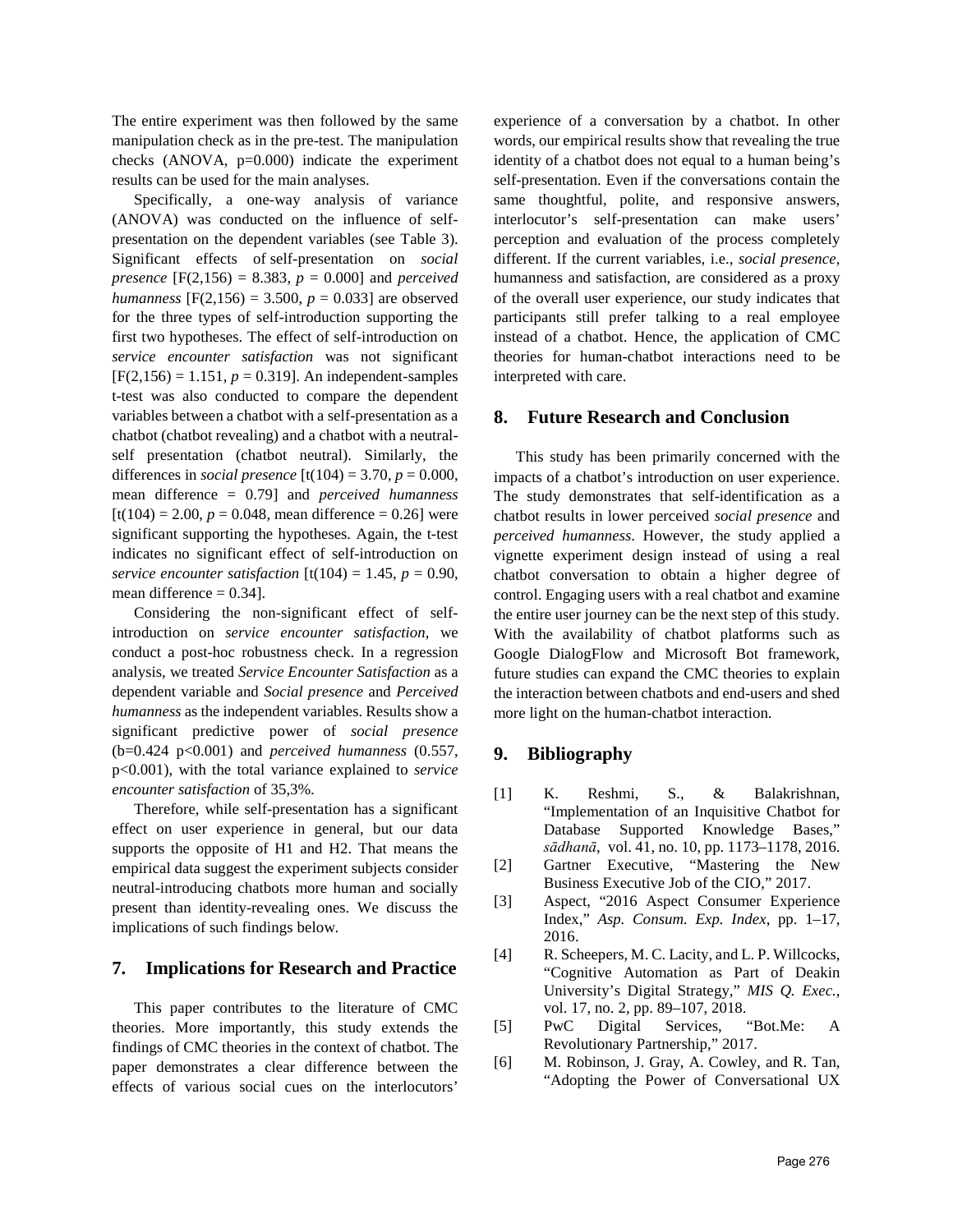Chatbots," *Deloitte*, pp. 1–24, 2017.

- [7] K. Srinivasan, C. Nguyen, and P. Tanguturi, "Chatbots are Here to Stay," *Accent. Digit.*, 2018.
- [8] K. Nimavat and T. Champaneria, "Chatbots: An Overview Types, Architecture, Tools and Future Possibilities," *Int. J. Sci. Res. Dev.*, vol. 5, no. 7, pp. 1019–1024, 2017.
- [9] J. Cahn, "CHATBOT: Architecture, Design, and Development," *University of Pennsylvania School of Engineering and Applied Science Department of Computer and Information Science*, p. 46, 2017.
- [10] L. Qiu and I. Benbasat, "Evaluating Anthropomorphic Product Recommendation Agents: A Social Relationship Perspective to Designing Information Systems," *J. Manag. Inf. Syst.*, vol. 25, no. 4, pp. 145–182, 2009.
- [11] P. B. Brandtzæg and A. Følstad, "Chatbots and the New World of HCI," *Interactions*, vol. 24, no. 4, pp. 38–42, 2016.
- [12] S. B. Cooper and J. Van Leeuwen, "Computing" Machinery and Intelligence," *Alan Turing His Work Impact*, vol. 59, no. 236, pp. 551–621, 2013.
- [13] A. M. Turing, "Mind Association, Oxford University Press," *Mind*, vol. 59, no. 236, pp. 433–460, 1950.
- [14] A. Pinar Saygin, I. Cicekli, and V. Akman, "Turing Test: 50 Years Later," *Minds Mach.*, vol. 10, no. 4, pp. 463–518, 2000.
- [15] C. Vlek, "Geslaagd voor de Turing test! Maar wat betekent dat eigenlijk?," *De Volkskrant*, 2014.
- [16] C. Nass, J. Steuer, and E. R. Tauber, "Computers are Social Actors," *Hum. Factors Comput. Syst.*, pp. 122–129, 1994.
- [17] N. Clifford and M. Youngme, "Machines and Mindlessness: Social Responses to Computers.," *J. Soc. Issues*, vol. 1, no. 56, pp. 81–103, 2000.
- [18] R. Tourangeau, M. P. Couper, and D. M. Steiger, "Humanizing Self-administered Surveys: Experiments on Social Presence in Web and IVR Surveys," *Comput. Human Behav.*, vol. 19, no. 1, pp. 1–24, 2003.
- [19] E. A. Griffin, *A First Look At Communciation Theory*, 8th Edition, McGraw Hill, 2012.
- [20] M. Tanis and T. Postmes, "Social Cues and Impression Formation in CMC," *J. Commun.*, vol. 53, no. 4, pp. 676–693, 2003.
- [21] R. Spears and M. Lea, *Social Influence and the Influence of the "Social" in Computer-Mediated Communication*. Harvester Wheatsheaf, 1992.
- [22] G. J. Kim, "Human Computer Interaction Fundamentals and Practice," *Hum. Comput. Interact. Fundam. Pract.*, pp. 1–12, 2015.
- [23] T. Verhagen, J. van Nes, F. Feldberg, and W. van Dolen, "Virtual Customer Service Agents: Using Social Presence and Personalization to Shape Online Service Encounters," *J. Comput. Commun.*, vol. 19, no. 3, pp. 529–545, 2014.
- [24] T. Hu *et al.*, "Touch Your Heart: A Tone-aware Chatbot for Customer Care on Social Media," *CHI*, 2018.
- [25] U. Gnewuch, S. Morana, M. T. P. Adam, and A. Maedche, "Faster Is Not Always Better: Understanding the Effect of Dynamic Response Delays in Human-Chatbot Interaction," *Proc. Eur. Conf. Inf. Syst.*, 2018.
- [26] L. Ciechanowski, A. Przegalinska, M. Magnuski, and P. Gloor, "In the Shades of the Uncanny Valley: An Experimental Study of Human–Chatbot Interaction," *Futur. Gener. Comput. Syst.*, vol. 92, pp. 539–548, 2019.
- [27] R. M. Schuetzler, G. M. Grimes, J. S. Giboney, and J. Buckman, "Facilitating Natural Conversational Agent Interactions: Lessons from a Deception Experiment," *Proc. Int. Conf. Inf. Syst.*, pp. 1–16, 2014.
- [28] J. Schroeder and M. Schroeder, "Trusting in Machines: How Mode of Interaction Affects Willingness to Share Personal Information with Machines," *Proc. 51st Hawaii Int. Conf. Syst. Sci.*, vol. 9, 2018.
- [29] A. Murgia, D. Janssens, S. Demeyer, and B. Vasilescu, "Among the Machines: Human-Bot Interaction on Social Q&A Websites," in *Proceedings of the 2016 CHI Conference Extended Abstracts on Human Factors in Computing Systems*, 2016, pp. 1272–1279.
- [30] H. Candello, C. Pinhanez, and F. Figueiredo, "Typefaces and the Perception of Humanness in Natural Language Chatbots," In *Proceedings of the 2017 CHI Conference on Human Factors in Computing Systems*, pp. 3476– 3487, 2017.
- [31] J. Appel, A. von der Pütten, N. C. Krämer, and J. Gratch, "Does Humanity Matter? Analyzing the Importance of Social Cues and Perceived Agency of a Computer System for the Emergence of Social Reactions during Human-Computer Interaction," *Adv. Human-Computer Interact.*, vol. 2012, pp. 1–10, 2012.
- [32] N. Sharma, B. S. Butler, J. Irwin, and H. Spallek, "Emphasizing social features in information portals: Effects on new member engagement," *J. Am. Soc. Inf. Sci. Technol.*, vol. 62, no. 11, pp. 2106–2120, 2011.